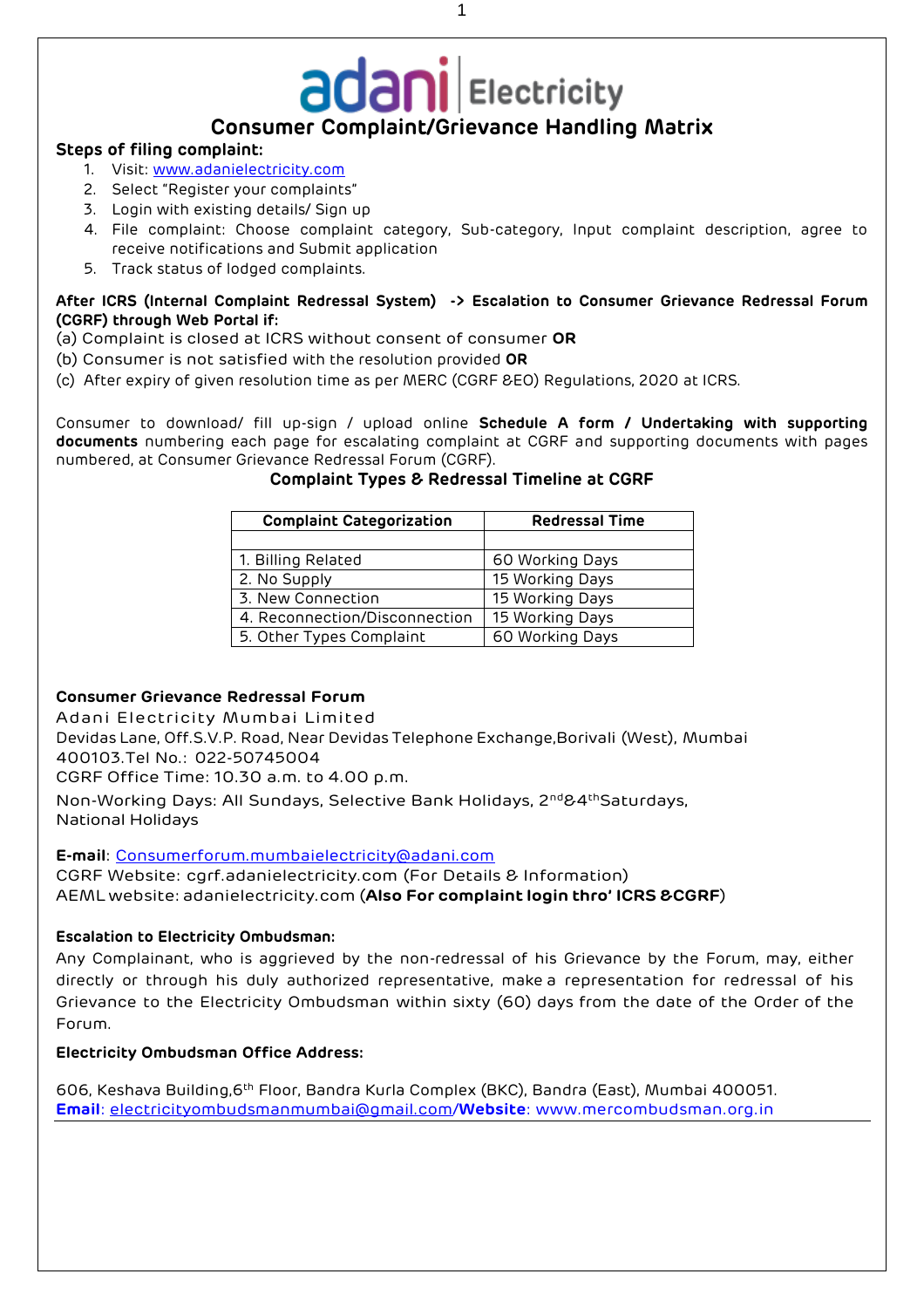

# **Adani Electricity Mumbai Limited**

# **How to address grievance at the Consumer Grievance Redressal Forum (CGRF)?**

**Objective** -AEML as a Distribution Licensee has established Forum in accordance with MERC (CGRF & EO) Regulations,2020 with the objectivesto protect interest of consumers, to aware consumers of their rights, toaccelerate grievance redressal process, ensuring of remedial mechanism toconsumers in the event of failure or delay in redressal of complaints onthe part of Distribution Licensee.

**Assistance by Forum** - Consumer may approach CGRF in the event of non- admission of grievance/ unsatisfactorily resolved grievance/grievance closure without consumer's consent/direct/or non-redressal of grievance within resolution time by complaint resolution handling system (ICRS) of Distribution Licensee.

# **CGRF Grievance Handling Procedure:**

- ➢ The Consumer may approach the Forum, if the complaint is closed on the web-based portal without the consent or satisfaction of the Complainant or after expiry of 3 days (for complaints related to non-supply, connection, re- connection or disconnection of supply) or 15 days (for all other complaints) from the date of registration of complaint, whichever is earlier. Complainant may submit his/her unresolved grievance at Forum directly alongwith Schedule A form duly signed & supporting documents even if it is not registered on webportal.
- ➢ The Web enabled CGRF module works as a consumer-friendly complaint registration and tracking system that will function over the internet. Consumer can register their grievances and can then track progress of its redressal in a structured manner.
- ➢ Grievance be submitted by consumer in Schedule A form with undertaking forms and documents supporting to the grievance.
- ➢ Schedule A Form with Undertaking is available on Web Portal in easy to fill /download / upload format. The same is also available in this booklet.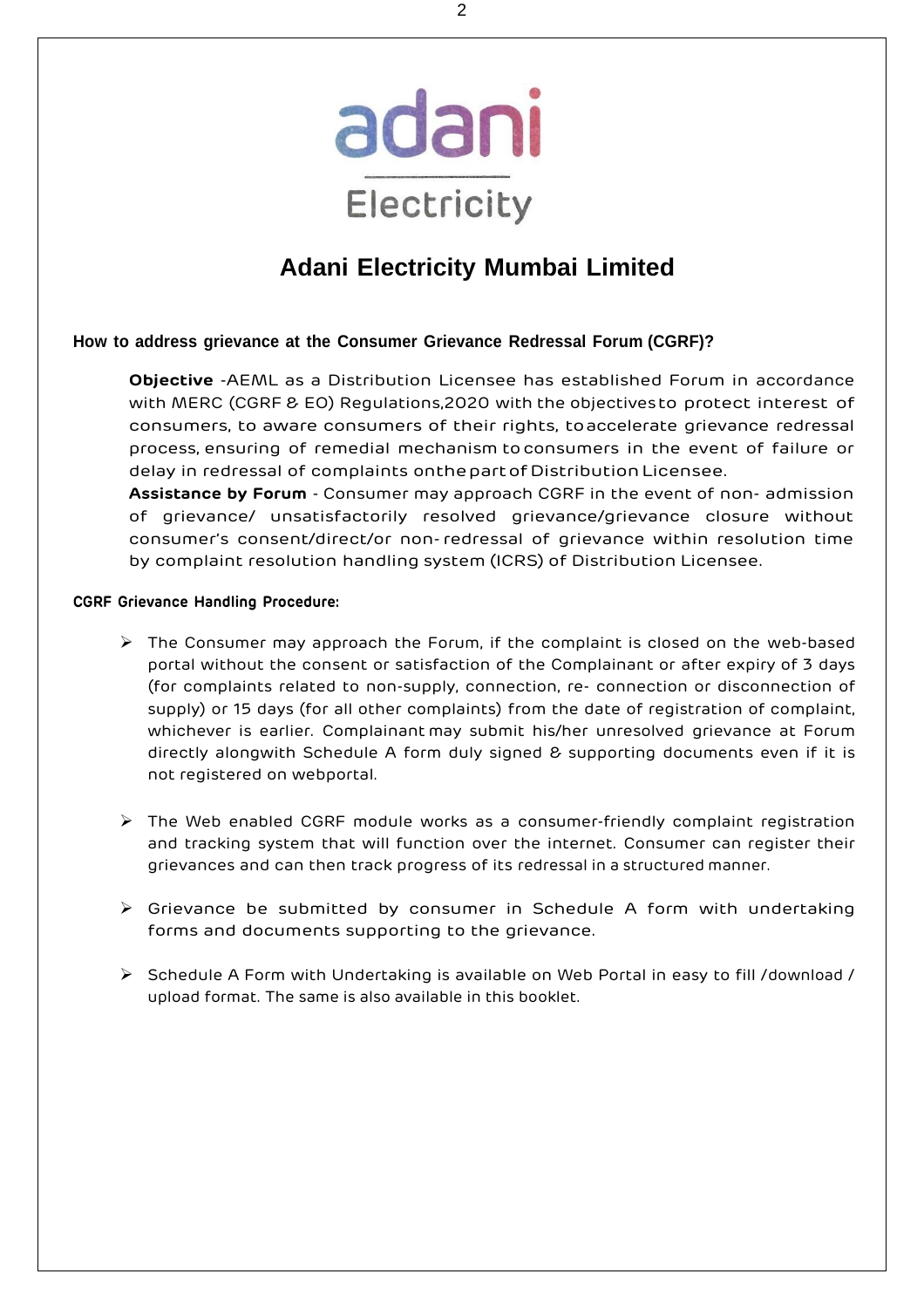- ➢ Consumer needs to make numbering on each page submitted as grievance and submit as one document. (Grievance consists of Schedule A / undertaking form and other supporting documents/previous case history etc. with all pages numbered). Thisis for the purpose for ease of referring pages of documents during hearing.
- ➢ Consumers can login their grievance on web-based portal by duly filled necessary information and prescribed Schedule A form with undertaking. Grievances submitted through portal will have an auto generated tracking number and consumer may track their complaint/s status through tracking number.
- ➢ Grievance submitted will get scrutinized/required suggestions will be intimated to consumer for re-submission of grievance, if any.
- ➢ Grievances received with required and complete information will be registered in CGRF and CASE Number will get generated.
- ➢ As per timelines, Nodal Reply will be submitted by Nodal Officer on portal and consumer, if wishes, will file the rejoinder.
- ➢ Then, Hearing will be scheduled. CGRF (certified) Minutes copy / Order copy will be uploaded on portal and communicated to the consumer vide e-mail or in hard copy.
- $\triangleright$  Thus, grievance process will get a closure.

Form Schedule A with undertaking is available on portal in easy to fill/download/upload format.

Required intimations in process will also be sent to consumers through any electronic mode.

As per Clause #10 of MERC (CGRF & EO) Regulations,2020 Forum Order can be reviewed.

Copy of MERC (CGRF & EO) Regulations,2020 has been uploaded on CGRF portal in English and Marathi. Consumer may file their complaints in forum through complaint escalation matrix of my account section of www.adanielectricity.com.OR www.adanielectricity.com/complaint-registration.

#### **For other information of CGRF:**

www.adanielectricity.com -->Regulatory -->Important Links / Adani Electricity CGRF (thelink will redirect to: www.cgrf.adanielectricity.com /Regulations)

**OR** browse: [www.cgrf.adanielectricity.com](http://www.cgrf.adanielectricity.com/)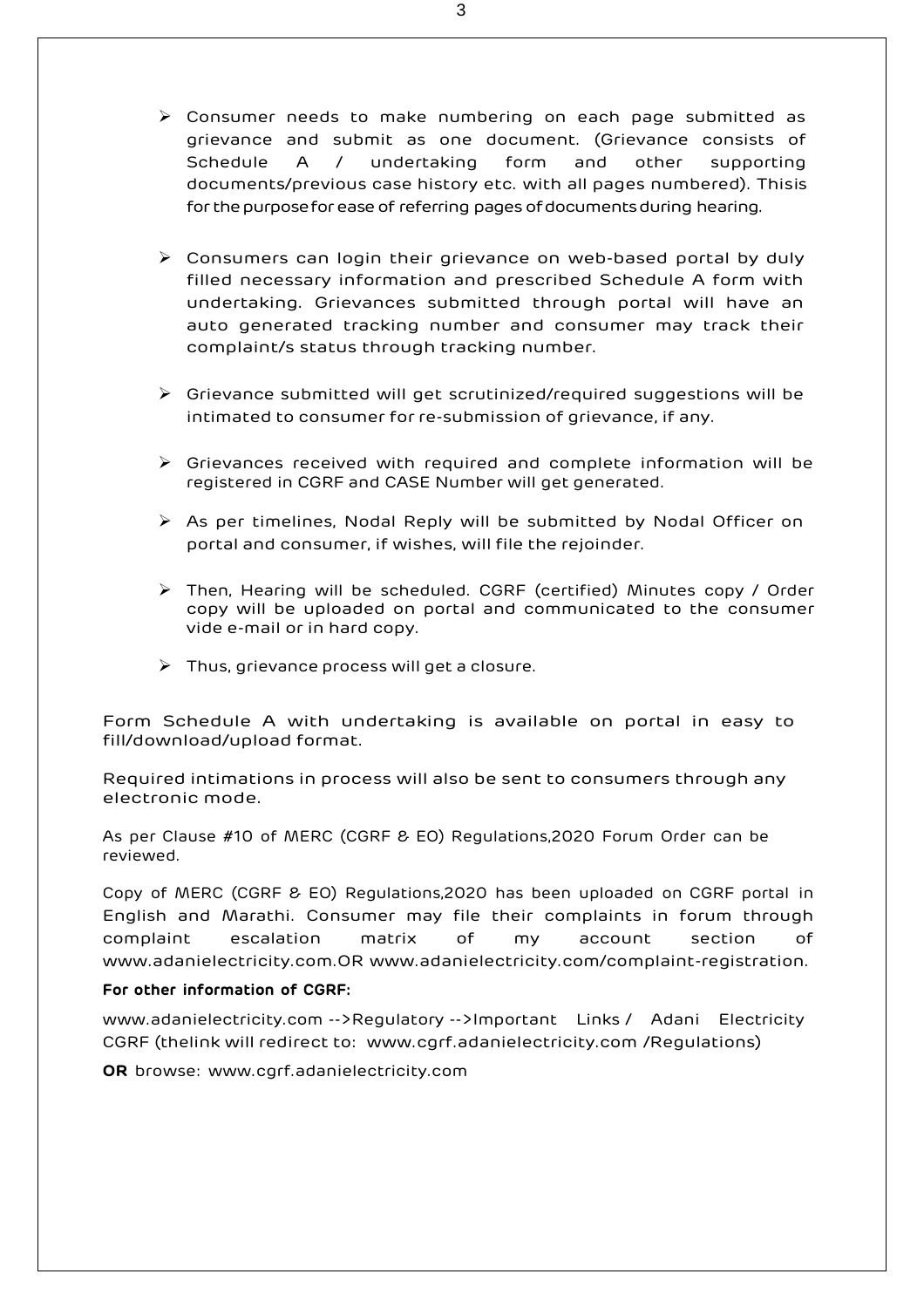# **Complaint Types & Redressal Time**

| <b>Complaint Categorization</b>         | <b>Redressal Time</b>        |
|-----------------------------------------|------------------------------|
| 1. New Connection                       | 15 Working Days              |
| 2. No Supply                            | 15 Working Days              |
| 3. Disconnection/Reconnection of supply | 15 Working Days              |
| 4. Billing related                      | 60 Working Days              |
| 5. Other types                          | 60 Working Days              |
| <b>Nodal ReplySubmission</b>            | <b>Redressal Time</b>        |
| 1. New Connection                       | 05 Working Days              |
| 2. No Supply                            | 05 Working Days              |
| 3. Disconnection/Reconnection of supply | 05 Working Days              |
| 4. Billing related                      | 15 Working Days+7Days Extn.  |
| 5. Other types                          | 15 Working Days+7 Days Extn. |

- Forum shall not admit any grievance unless it is filed within two (2) years from the date on which the cause of action has arisen.
- If the Forum is prima facie of the view that any grievance referred to it falls within the purview of any of the following provisions of the Act, the same shall be excluded from the jurisdiction of the 'Forum' :
	- o Cases where proceedings w.r.t. same matter & between same Complainant & Licensee are pending before any court / tribunal / authority etc. OR final order has already been passed by such authorities
	- o Cases, which fall under Sections 126, 127, 135 to 139, 152, and 161 ofthe Electricity Act;
	- o Recovery of arrears where the bill amount is not disputed.
	- o Grievances which are Malafide/vexatious / Frivolous/ without sufficient cause/no prima facie loss-damage-inconvenience caused to consumer/s.

## • **Forum Contact :**

&CGRF)

Consumer Grievance Redressal Forum Adani Electricity Mumbai Limited Devidas Lane, Off.S.V.P. Road, Near Devidas Telephone Exchange, Borivali (West), Mumbai 400103.Tel No.: 022-50745004 CGRF Office Time: 10.30 a.m. to 4.00 p.m. Non-Working Days: All Sundays, Selective Bank Holidays, 2nd &4th Saturdays, National Holidays E-mail [:Consumerforum.mumbaielectricity@adani.com](mailto:Consumerforum.mumbaielectricity@adani.com) CGRF Website: www.cgrf.adanielectricity.com (For Details) AEML website: www.adanielectricity.com (Also For complaint login thro' ICRS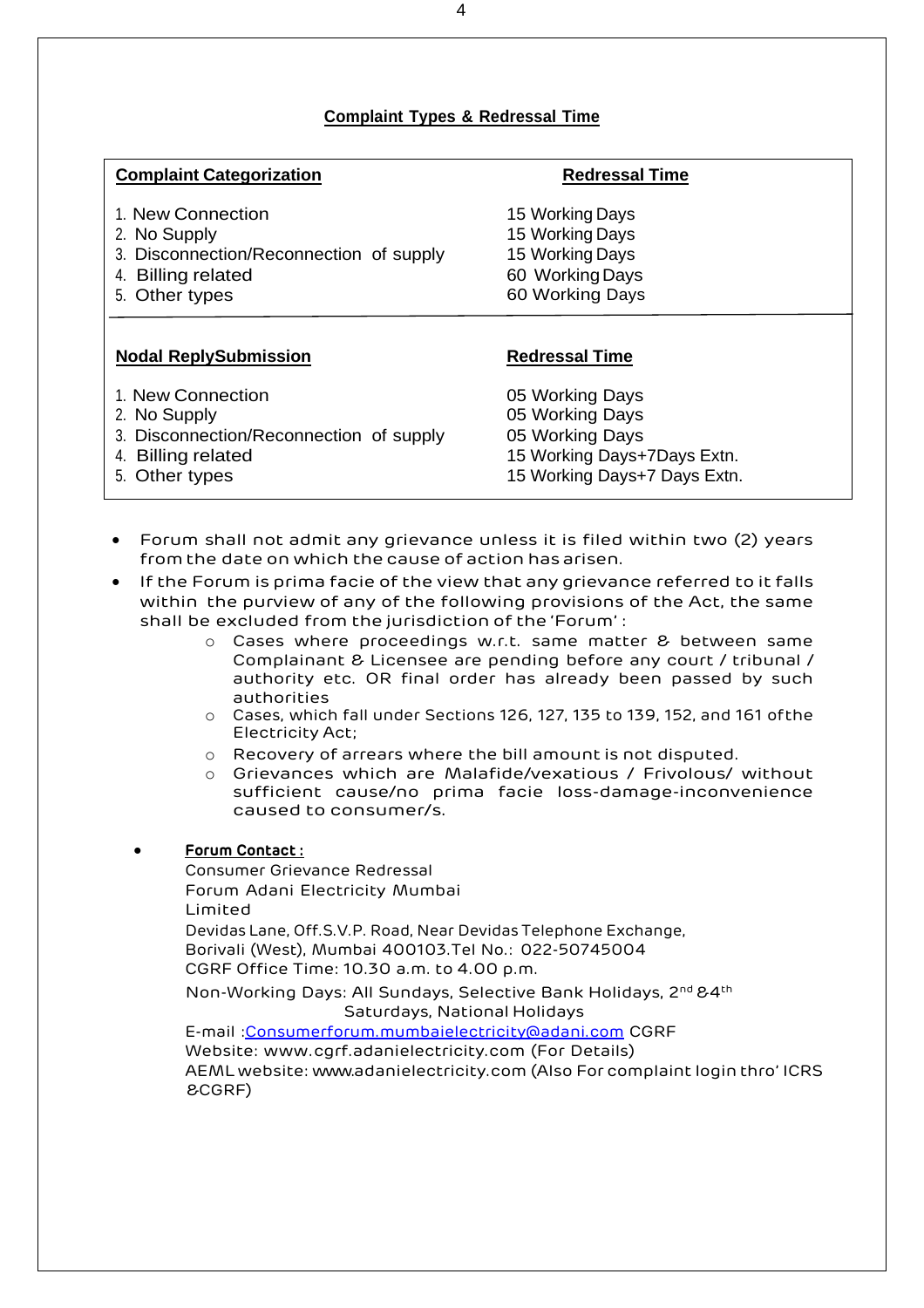# **2. How to address grievance to the Electricity Ombudsman?**

Regulation 19 provides the detailed procedure about filing grievance before it.

Any Complainant, who is aggrieved by the non-redressal of his Grievance by the Forum, may, either directly or through his duly authorized representative, make a representation for redressal of his Grievance to the Electricity Ombudsman within sixty (60) days from the date of the Order of the Forum.

The representation to be made before the Electricity Ombudsman shall be in writing in the form specified and set out in **Schedule B** of these Regulations and duly signed by the consumer and shall state/provide clearly the information required thereunder including (i)the name and address of the consumer; (ii)the facts giving rise to the representation supported by documents, if any, that are desired to be relied upon by the consumer, and (iii) the relief sought from the Electricity Ombudsman

Schedule B Form is attached in this Booklet.

#### **Electricity Ombudsman office address:**

606, Keshva Building,6th Floor, Bandra Kurla Complex, (BKC), Bandra (East), Mumbai–400 051, Maharashtra State ; Phone no :02249691092 Email ID : [electricityombudsmanmumbai@gmail.com](mailto:electricityombudsmanmumbai@gmail.com)

## **3. Other Provisions / Act /Regulations:**

- Maharashtra Electricity Regulatory Commission (Consumer Grievance Redressal Forum & Electricity Ombudsman) Regulations, 2020
- MERC (Electricity Supply Code and Standards of Performance of Distribution Licensees including Power Quality) Regulations, 2021.
- Electricity Act,2003.
- Additional Rules / Procedures etc. are timely updated on AEML website [www.adanielectricity.com](http://www.adanielectricity.com/)
- Schedule A form with undertaking is attached below.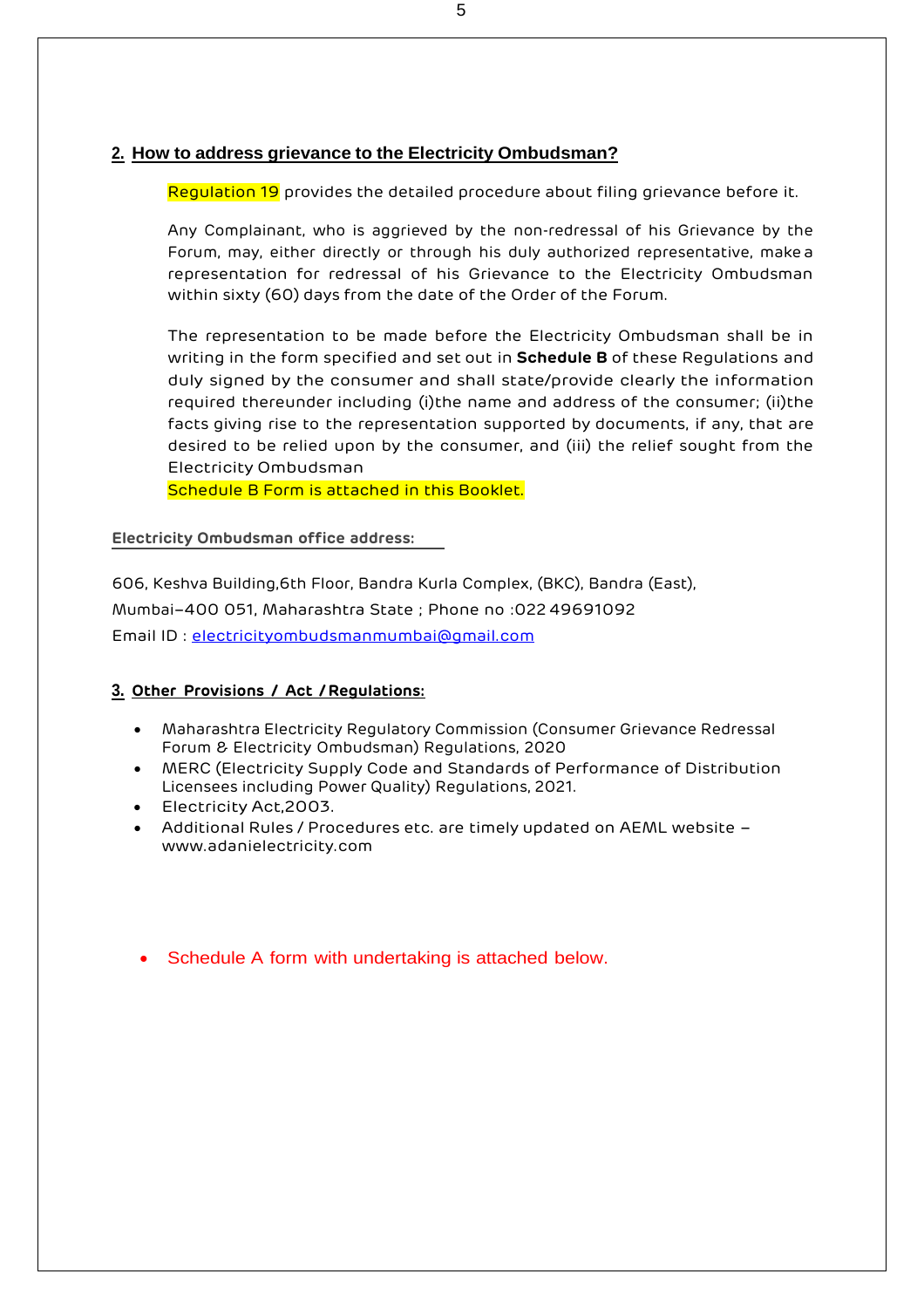|                                                 |                                                             | Adani Electricity Mumbai Ltd. (AEML)                                                                                                 |  |  |
|-------------------------------------------------|-------------------------------------------------------------|--------------------------------------------------------------------------------------------------------------------------------------|--|--|
|                                                 |                                                             | <b>SCHEDULE A FORM</b>                                                                                                               |  |  |
| APPLICATION TO FORUM FOR REDRESSAL OF GRIEVANCE |                                                             |                                                                                                                                      |  |  |
|                                                 | Date:                                                       |                                                                                                                                      |  |  |
|                                                 | 1. NAME OF THE CONSUMER / APPLICANT<br><b>COMPLAINANT *</b> |                                                                                                                                      |  |  |
|                                                 |                                                             | 2. FULL ADDRESS OF THE CONSUMER / APPLICANT / COMPLAINANT*                                                                           |  |  |
|                                                 | 3. PINCODE*                                                 |                                                                                                                                      |  |  |
|                                                 | 4. MOBILE NO./ FAX .NO.*                                    |                                                                                                                                      |  |  |
|                                                 | 5. EMAIL ID*                                                |                                                                                                                                      |  |  |
|                                                 |                                                             | 6. PARTICULARS OF CONNECTION AND CONTRACT ACCOUNT NO:<br>Please state the nature of connection : Residential/ Commercial /Industrial |  |  |
|                                                 |                                                             |                                                                                                                                      |  |  |

8. DETAILS OF THE GRIEVANCE, FACTS GIVING RISE TO THE GRIEVANCE a. *(If space is not sufficient, please enclose separate sheet*)

*9.* TYPES OF GRIEVANCE\*: (*No Supply / New Connection / Reconnection- Disconnection /Billing / Others)*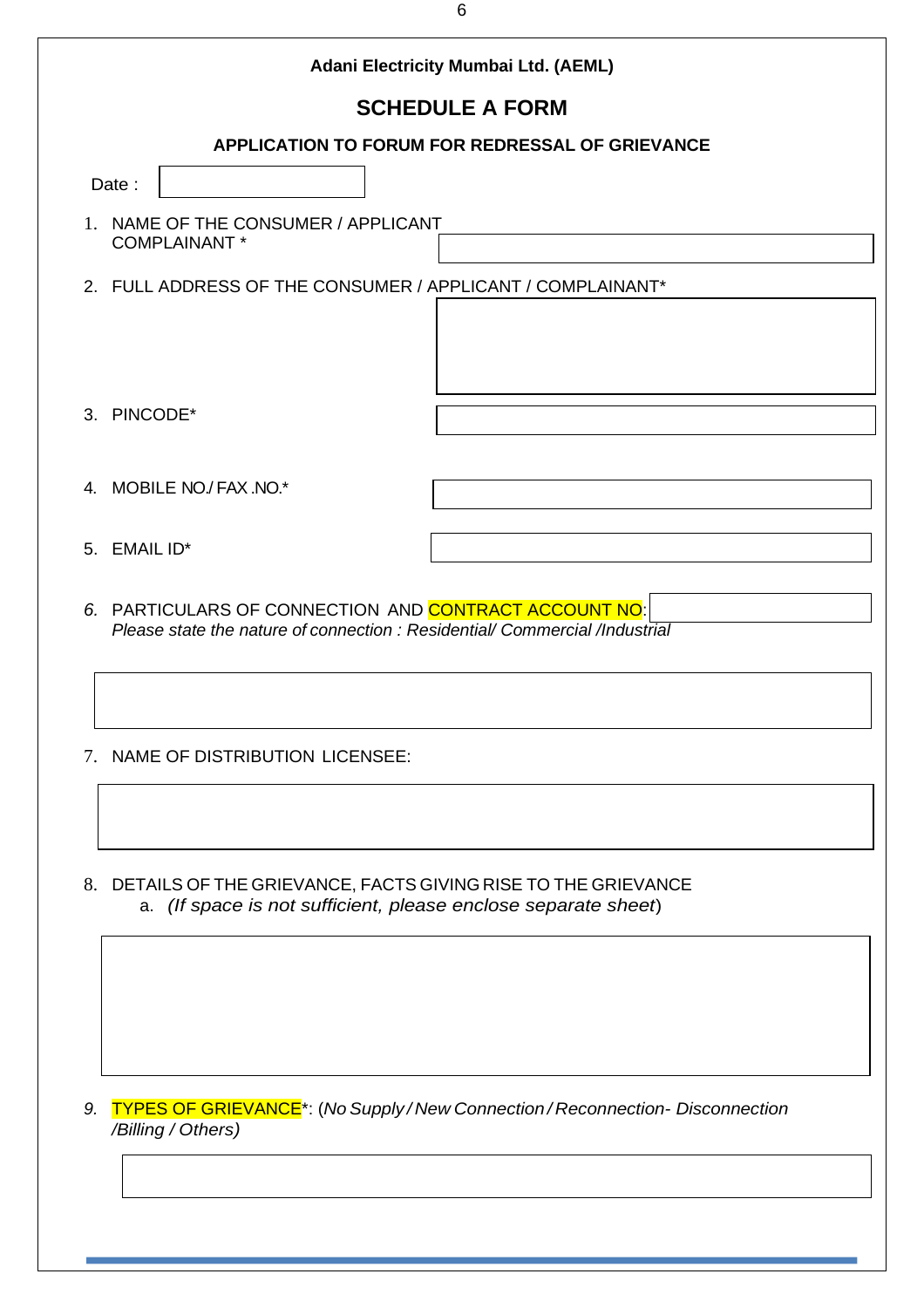10. NATURE OF RELIEF SOUGHT FROM THEFORUM : (*Please enclose any proof tosupport claim, if any*)

11. LIST OF DOCUMENTS ENCLOSED :

(Please enclose copies of any relevant documents which support the facts giving rise to the Grievance)

#### 12. DECLARATION

- (a) I/ We, the consumer/s herein declare that:
	- (i) the information furnished herein above is true and correct; and
	- (ii) I/ We have not concealed or misrepresented any fact stated hereinabove and the documents submitted herewith.
- (b) The subject matter of the present Grievance has never been submitted to the Forum by me/ or by any one of us or by any of the parties concerned with the subject matter to the best of my/ our knowledge.
- (c) The subject matter of my/ our Grievance has not been settled through the Forum in any previous proceedings.
- (d) The subject matter of my/ our Grievance has not been decided by any competent authority/court/ arbitrator and is not pending before any such authority/ court/arbitrator.

 $\overline{\phantom{a}}$  , and the state of the state of the state of the state of the state of the state of the state of the state of the state of the state of the state of the state of the state of the state of the state of the stat

Yours faithfully

(SIGNATURE OF CONSUMER/ APPLICANT/ COMPLAINANT)

(Consumer's Name in BLOCK LETTERS)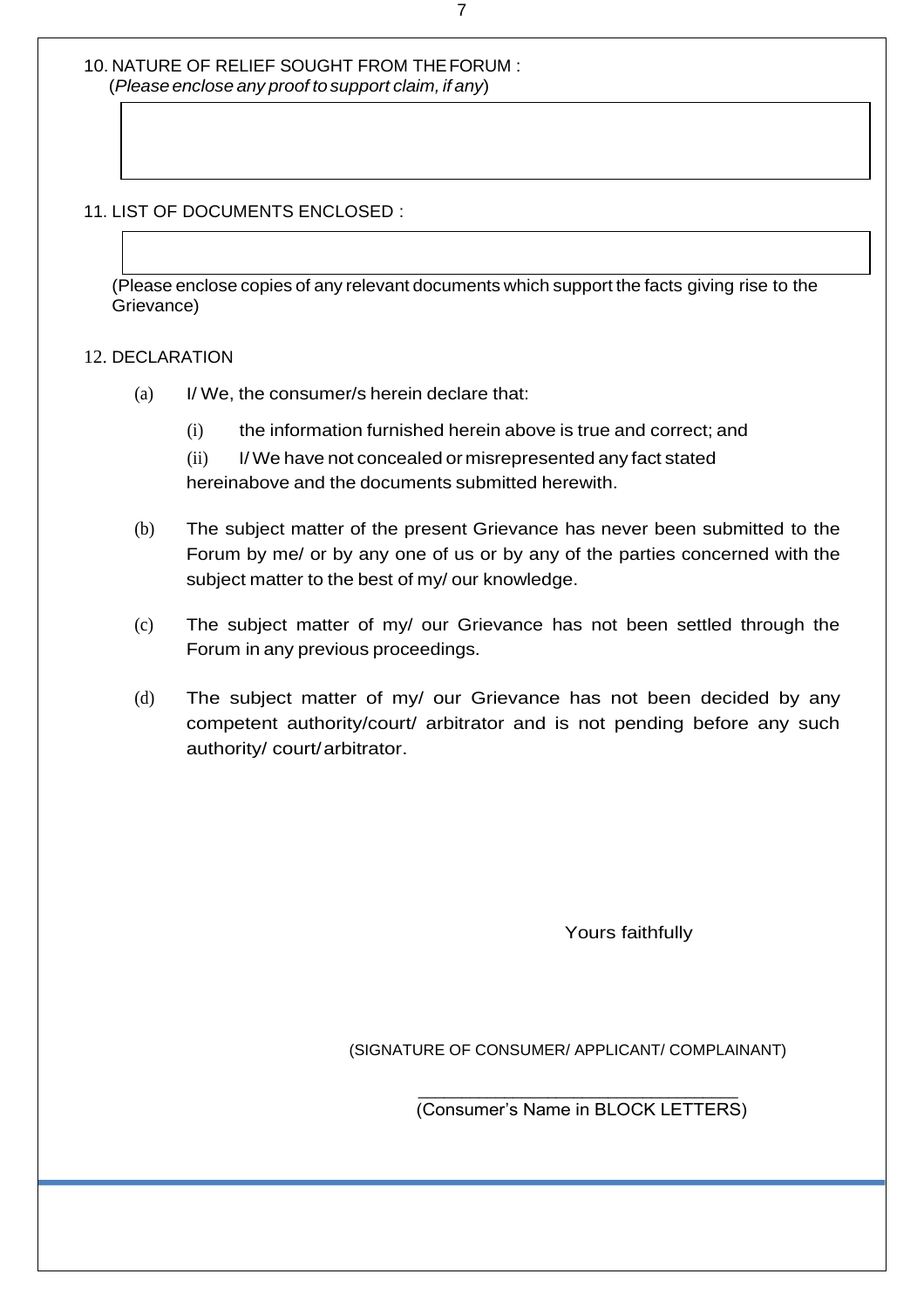**Requesttosubmit below Undertaking / Declaration (duly filled) inthe eventthatthe representative of the applicant/complainant/consumer is appearing before the Forum to represent the Grievance submissions on behalf of applicant / complainant / consumer.**

**NOMINATION – (**If the consumer wants to nominate his representative to appear and make submissions on his behalf before the Forum, the following declaration should be submitted.)

I/We the above named, hereby Nominate Shri /Smt. \_\_\_\_\_\_\_\_\_\_\_\_\_\_\_\_\_\_\_\_\_\_\_\_\_\_\_\_\_\_\_

\_\_\_\_\_\_\_\_\_\_\_\_\_\_\_\_\_\_\_\_\_\_\_\_\_\_\_\_\_\_\_\_\_\_\_\_\_\_\_\_\_\_\_\_\_\_\_\_\_\_\_\_\_\_\_\_\_\_\_\_\_\_\_\_\_\_\_\_\_\_\_\_

\_\_\_\_\_\_\_\_\_\_\_\_\_\_\_\_\_\_\_\_\_\_\_\_\_\_\_\_\_\_\_\_\_\_\_\_\_\_\_\_\_\_\_\_\_\_\_\_\_\_\_\_\_\_\_\_\_\_\_\_\_\_\_\_\_\_\_\_\_\_\_\_

who is not an Advocate and whose address is \_\_\_\_\_\_\_\_\_\_\_\_\_\_\_\_\_\_\_\_\_\_\_\_\_\_\_\_\_\_\_\_\_\_\_

As my/our REPRESENTATIVE in the proceedings and confirm that any statement, acceptance or rejection made by him/her shall be binding on me/us. He / She has signed below in my presence.

ACCEPTED

(Signature of Consumer/Applicant/Complainant) (Signature of Representative)

Date:

Place: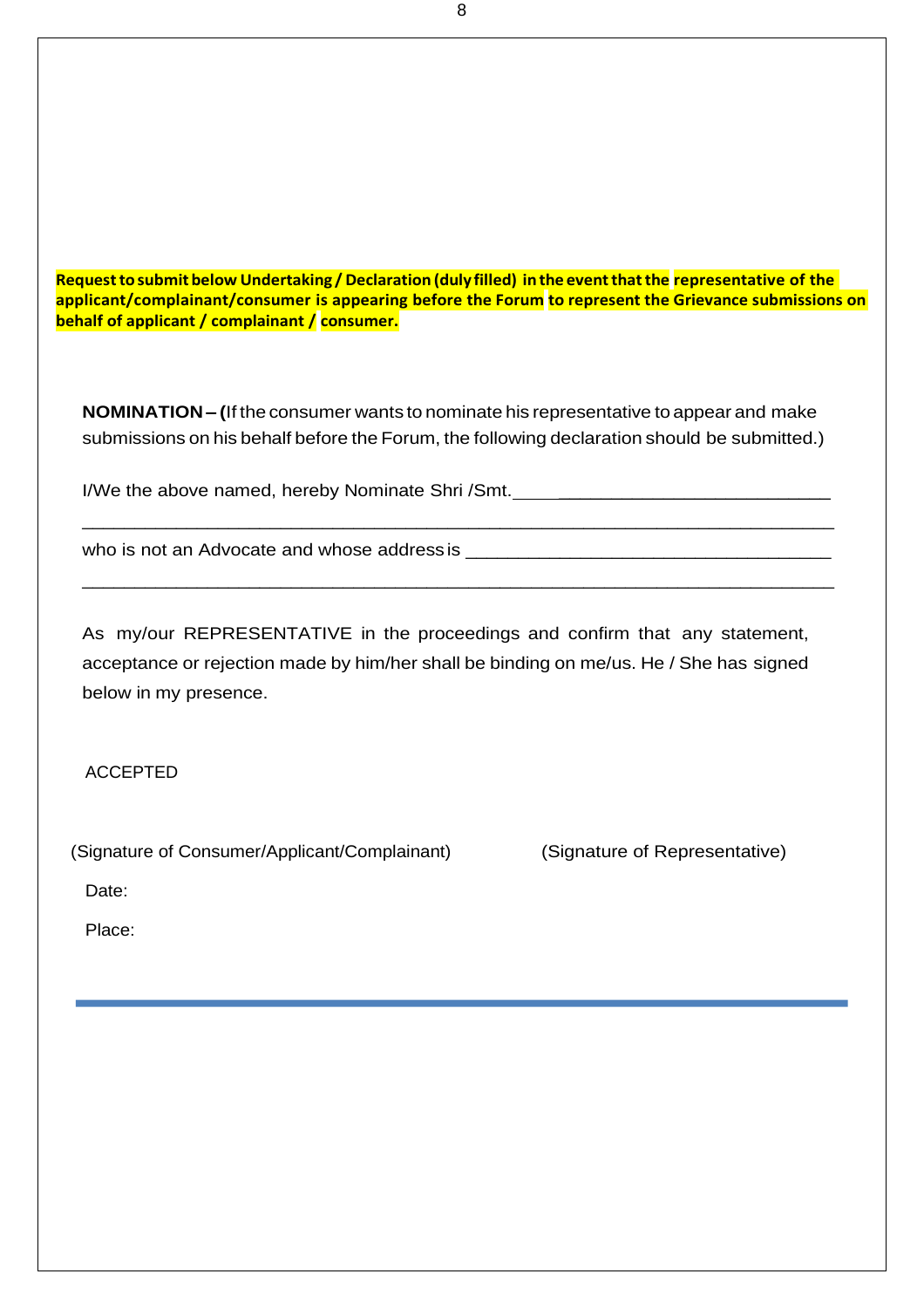# **UNDERTAKING TO BE SUBMITTED ALONGWITH SCHEDULE A**

# UNDERTAKING /DECLARATION TO REPRESENT THE GRIEVANCE IN CGRF -AEML

| I/We,___________________          | consumer-s/ Applicant-s/Complainant-s |
|-----------------------------------|---------------------------------------|
| hereby authorize Shri/Smt.        |                                       |
| whose address & contact number is |                                       |
|                                   |                                       |
|                                   |                                       |

As my/our REPRESENTATIVE in the proceedings to present the case before the Forum and as per Clause 8.10 of MERC (CGRF & EO) Regulations, 2020,

I/We undertake & confirm that –

- 1. the above-mentioned representative is **not an Advocate** (within the meaning of Advocates Act,1961)
- 2. the above-mentioned Representative is **not receiving any form of, direct or indirect, remuneration** for appearing before the Forum and **he has filed a written declaration to that effect;**
- 3. the above-mentioned representative is **competent to represent the matter**.
- 4. the above-mentioned Representative is **my friend / relative / business associate / neighbor**.
	- (Tick suitable option).
- 5. any statement, acceptance or rejection made by him/her shall be binding on me/us. He/ She has signed below in my presence.

ACCEPTED

(SignatureofConsumer/Applicant/Complainant) (SignatureofRepresentative)

Date :

Place :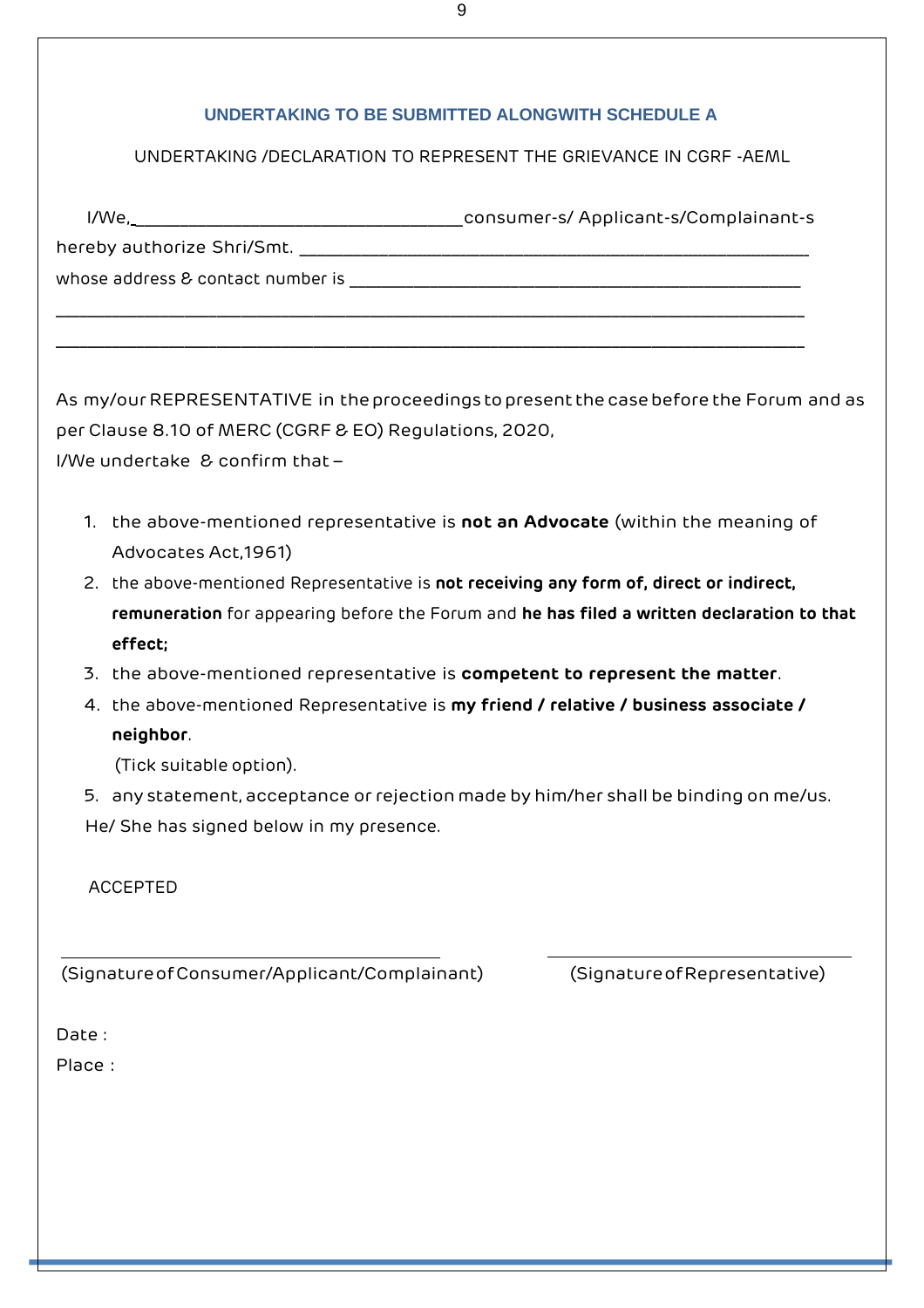# **Schedule B**

# **REPRESENTATION BEFORE ELECTRICITY OMBUDSMAN**

**No. of year** 

**Date**

(TO BE FILLED UP BY OFFICE)

**To**

The Electricity Ombudsman (Address)

Dear Sir,

**SUB**: please make a mention of the order of the Forum from which a representation to the Electricity Ombudsman is being made

Details of the Grievance are as under:

1. NAME OF THE CONSUMER

2. FULL ADDRESS OF THE CONSUMER

PIN CODE

PHONE/MOBILE NO. FAX NO

EMAIL ID

3.NAME AND FULL ADDRESS OF THE DISTRIBUTION LICENSEE, PIN CODE, PHONE NO. / FAXNO.

4.NAME AND FULL ADDRESS OF THE FORUM, PIN CODE, PHONE NO. / FAXNO.

5. PARTICULARS OF CONNECTION AND CONSUMER NO.(Please

state nature of connection)

6. DATE OF SUBMISSION OF GRIEVANCE BY THE CONSUMER TO THE FORUM

(Please enclose three copies of the Grievance)

7. SUBJECT MATTER OF THE REPRESENTATION

8. DETAILS OF THE REPRESENTATION, FACTS GIVING RISE TO THE REPRESENTATION (If space is not sufficient, please enclose separatesheet)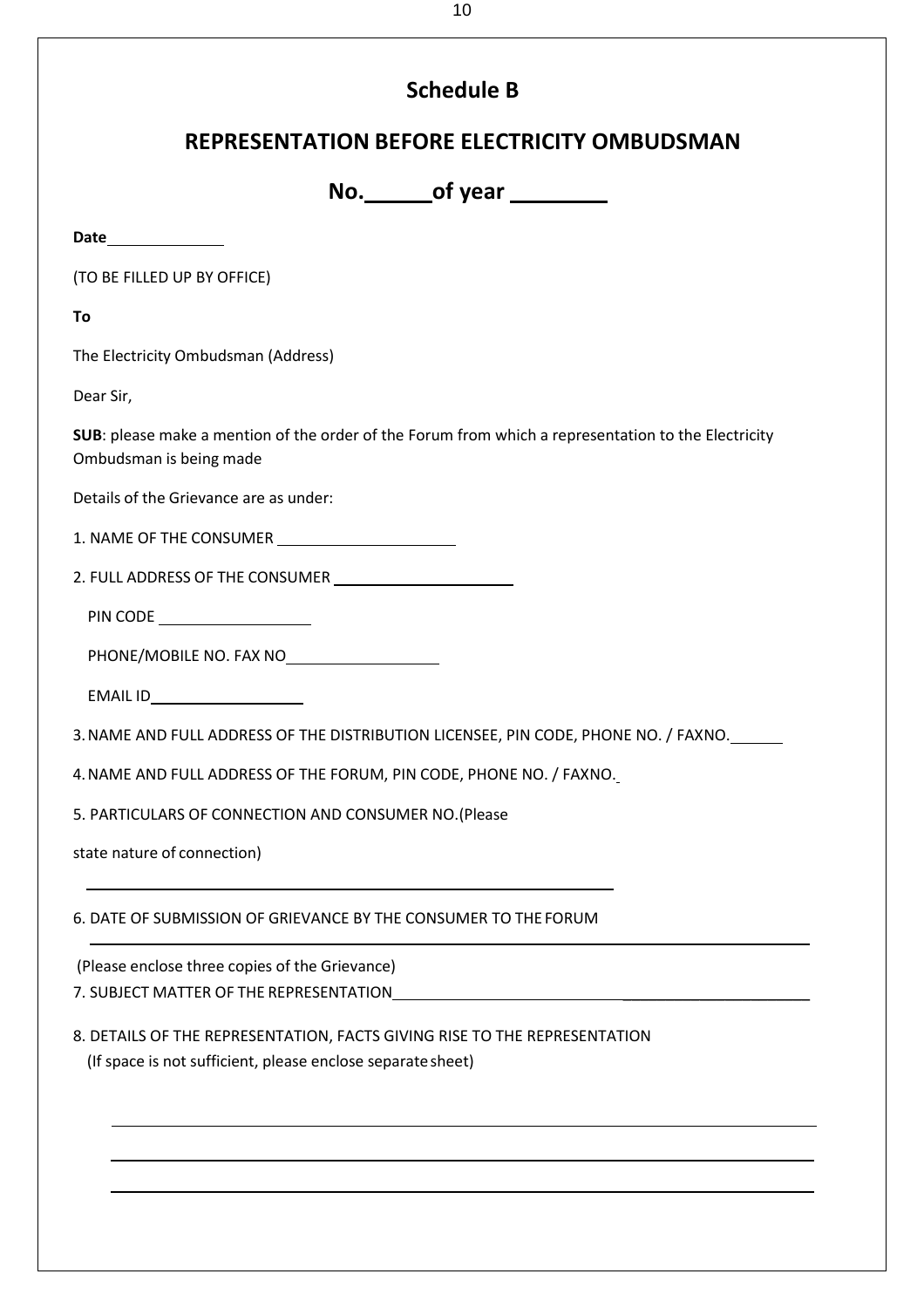#### 9. WHETHER THE CONSUMER HAS RECEIVED THE FINAL DECISION OF THEFORUM? YES/NO

(If yes, please enclose one copy of the Forum's order conveying its final decision)

## 10. NATURE OF RELIEF SOUGHT FROM THE ELECTRICITYOMBUDSMAN

(Please enclose three copies of documentary proof, if any, in support of your claim)

11. NATURE AND EXTENT OF MONETARY LOSS, IF ANY, CLAIMED BY THE CONSUMER (IF ANY) BYWAY OF COMPENSATION Rs

(Please enclose documentary proof, if any, to show that such loss is actual loss caused as a direct consequence of alleged act, omission or commission of the Distribution Licensee)

#### 12. LIST OF DOCUMENTS ENCLOSED

(Please enclose three copies of all the documents which support the facts giving rise to the Representation)

#### 13. DECLARATION

(a) I/ We, the consumer /s herein declare that:

(i) the information furnished herein above is true and correct; and

(ii) I/ We have not concealed or misrepresented any fact stated in hereinabove and thedocuments submitted herewith.

(b) The subject matter of my / our representation has never been brought before the Office of theElectricity Ombudsman by me/ or by any one of us or by any of the parties concerned with the subject matter to the best of my/ our knowledge.

(c) The subject matter of my / our representation has not been settled through the Office of theElectricity Ombudsman in any previous proceedings.

(d) The subject matter of the present representation has not been decided by anycompetent authority/court/arbitrator, and is not pending before any such authority / court /arbitrator.

Yours faithfully(Signature)

(Consumer's name in block letters)

\_\_\_\_\_\_\_\_\_\_\_\_\_\_\_\_\_\_\_\_\_\_\_\_\_\_\_\_\_\_\_\_\_\_\_